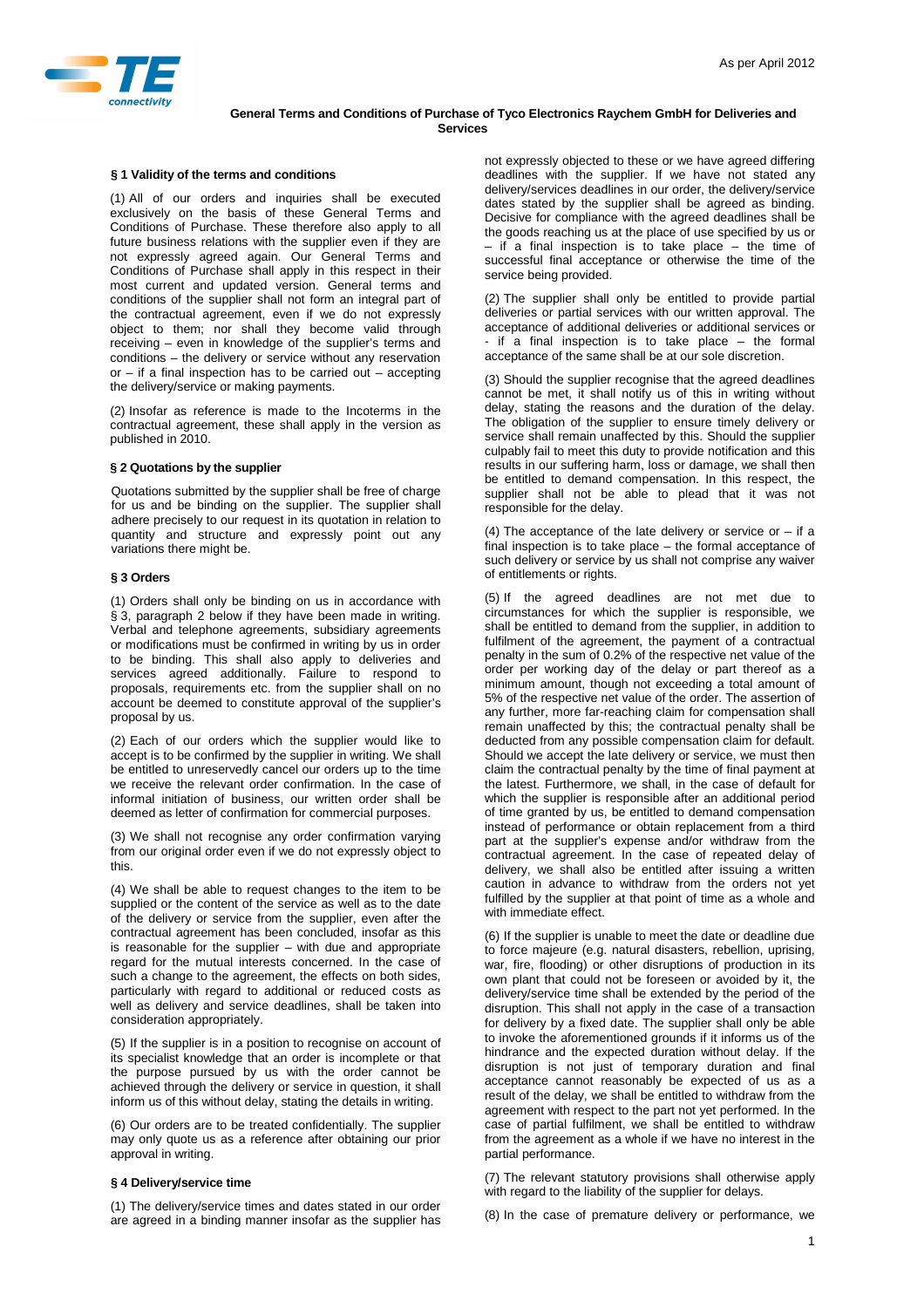

shall be able to refuse acceptance of the delivery or service or – if a final inspection is to take place – the passing of such delivery or service at the expense and risk of the supplier. If we accept the delivery or service or - if a final inspection is to take place – pass the same, the supplier shall reimburse us for any additional costs resulting from this (e.g. storage or insurance costs).

## **§ 5 Prices, dispatch, packaging, passing of risk and transfer of ownership**

(1) The prices agreed shall be fixed prices; costs for packaging, freight and transport to the shipping address or place of use stated by us shall be included in these prices. Insofar as we are to bear the transport costs according to the contractual agreement, the cheapest form of transport for us is to be chosen for the delivery.

(2) If the supplier generally reduces the prices for the items or services to be provided up to the day of delivery or performance following confirmation of the order, the reduced prices valid at the time of delivery or performance shall apply instead of the prices originally agreed.

(3) Deliveries shall be carried out free of charge to the shipping address or place of use specified by us. Dispatch shall ensue at the risk of the suppler. The risk of any deterioration, including accidental loss or destruction, shall continue to be borne by the supplier until delivery has been carried out to the shipping address or place of use desired by us. The supplier shall observe stipulations made with regard to delivery at our business premises.

(4) Ownership of the goods delivered shall pass to us on being hand over. Any extended or expanded reservation of title shall not be recognised by us.

(5) The supplier shall be responsible for due and proper packaging. Stipulations made by us with regard to packaging must be complied with. The supplier shall otherwise be obliged to avoid superfluous packaging and thus minimise the cost to be incurred by us for the disposal of packaging.

## **§ 6 Warranty and liability**

(1) Warranty and liability shall be in line with the relevant statutory provisions insofar as no other arrangements arise from these terms and conditions or any other written agreement exists between us and the supplier. In clarification, the liability of the supplier under other provisions contained in these General Terms and Conditions of Purchase – e.g. under § 9, Par.  $1/7$  and § 10, Par. 5 – shall remain unaffected by the provisions under § 6 here.

(2) The supplier shall ensure that all of the items supplied by it and all the services provided by it correspond to the state of the art in technology and comply with the relevant (national and European) legal provisions (especially, though not limited to, the requirements in force in relation to technical safety, industrial safety, health, accident, environmental and fire protection), the regulations and directives issued by public authorities, employers' liability insurance associations and relevant trade associations, as well as the stipulated functions and specifications. This shall also apply accordingly to compliance with all the technical data and quality standards stated in our orders, drawings and/or delivery conditions, by way of which the specified features of the service to be provided for by the supplier are defined. Should derogation from such regulations or conditions be necessary in individual cases, the supplier must obtain our approval in writing in this regard. The supplier's warranty obligation shall not be affected by such approval. Should the supplier have any misgivings with regard to the type of execution desired by us, it must notify us of this accordingly without delay. This shall also apply to any improvement or modification suggestions by the supplier regarding the delivery or service desired by us.

Insofar as we do not enter into any other agreements on the specified features of the products or work performance to be provided by it, the supplier's product details (e.g., in catalogues) or details concerning the work performance to be provided by it shall otherwise be deemed to have been agreed. Irrespective of this, the supplier shall be responsible for the item to be delivered or the work performance to be provided by it being suitable for the purpose specified in accordance with the contractual agreement.

(3) We shall not be under any obligation to examine the goods delivered and give notification of defects until full delivery has been completed and then only with regard to possible deviations in relation to identity and quality as well as in relation to externally visible damage occurring during transport. We shall otherwise only be obliged to conduct technical function tests and other tests in the form of random samples. Insofar as an obligation to give notification of a defect exists afterwards, such notification of defect shall be deemed to have taken place in a timely manner if it is received by the supplier within 14 working days of the goods being delivered in the case of obvious defects or within 14 working days of a hidden defect actually being detected or being detectable in the case of a duly performed examination. Should we reach differing agreements separately with the supplier in this regard, e.g. under a quality assurance agreement, such provisions shall then take precedence.

(4) Defects in the goods delivered or in the work performed which are notified during the warranty period, also including non-compliance with guaranteed data and the absence of assured properties or agreed qualities shall, on request, be rectified by the supplier without delay and free of charge, including all supplementary costs, through redelivery or repair of the defective products as we see fit. Defective goods shall be returned to the supplier at its expense and risk. More far-reaching legal entitlements, particularly the right of withdrawal, reduction and/or compensation claims, shall remain unaffected by this.

(5) Should the supplier culpably fail to meet its warranty obligation within a reasonable period of time set by us, we shall then be able to take the necessary measures ourselves or arrange for these to be initiated by third parties at the supplier's expense and risk – notwithstanding the supplier's warranty obligation. In urgent cases, we shall be able, after consultation with the supplier, to carry out the repair ourselves directly or arrange to have this done by a third party at the supplier's expense. We shall be able to rectify small defects ourselves in the interests of providing our customers with a timely service without prior consultation and without this affecting the supplier's warranty obligation. The same shall apply if there is an unusually high threat of loss or damage.

(6) The warranty period shall last 36 months unless expressly agreed otherwise between ourselves and the supplier or unless the law concerning the product or work performance to be provided by the supplier provides for a longer warranty period. The warranty period shall commence, at the earliest, when the goods have been handed over to us or the third parties nominated by us at the place of receipt or use specified by us. Should final inspection and acceptance be required, the warranty period shall commence on the date of final acceptance stated by us in our declaration of final acceptance. The warranty periods shall be extended by the length of time the defective item delivered or the faulty work cannot be used as intended. In the case of subsequent fulfilment, the original warranty period shall commence for the exchanged or re-delivered items or for the newly produced work.

(7) Acknowledgement of receipt of the items delivered or acceptance or final inspection of the same shall not relieve the supplier of its warranty obligations, even in the case of our being aware of a defect.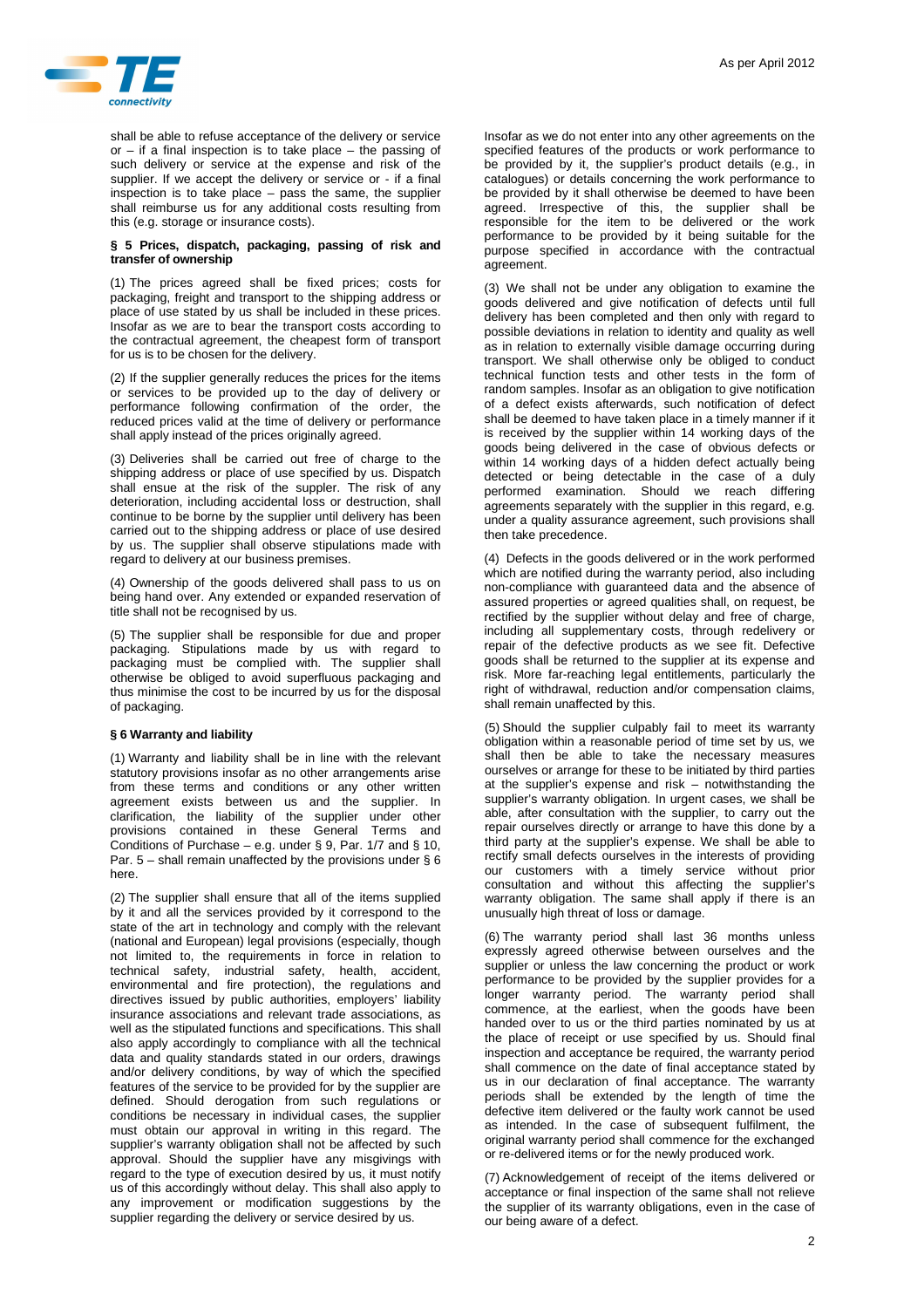

(8) Approval of drawings submitted to us by the supplier as well as clearance of samples provided to us by the supplier shall not relieve the latter of its warranty obligations.

(9) Should a claim be made against us by any third party due to a defect or a product error in the item delivered by the supplier which necessitates mandatory replacement of said item, the supplier shall indemnify us against all claims resulting from this and actively assist us in averting such claims. For this purpose, the supplier shall hold all paperwork and documentation concerning the delivery in safekeeping for a period of at least 15 years after the delivery has been received by us and surrender the same to us at our first request. In addition, we shall be entitled to demand reimbursement of the loss or damage incurred by us from the supplier, including reasonable legal costs. Such loss or damage shall also include a precautionary recall campaign insofar as this is appropriate in the interests of our customer or for the protection of external third parties following our due assessment of the situation. The supplier shall also reimburse us for the costs of such a recall after expiry of the warranty period if such recall is carried out by us on the basis of an official order or in order to avert dangers to the life and health of product users or external third parties.

(10) The supplier shall not be entitled to make any changes or modifications to the item to be supplied after conclusion of the contractual agreement or during the supply period without our express approval. This shall also apply to the slightest changes, even where the individual specifications, dimensions, analyses, recipes, production procedures, etc. stipulated by us remain unchanged. Changes or modifications to the product to be delivered by the supplier shall only be permissible after our declaration of written approval. Should the supplier culpably fail to meet this obligation, it shall bear all costs incurred by us or third parties as a result of such breach of obligation, e.g. for subsequent examinations and tests, expert reports, additional calculations, follow-up or secondary treatment, replacement deliveries, etc.

(11) If the supplier intends to introduce changes to production procedures, the composition or properties of the products, the production location, primary suppliers of materials or source products, the procedure or equipment for testing the products, or any other changes for future deliveries that are relevant to us or our customers using the item to be supplied, the supplier shall inform us of this in writing in good time, though at least 3 months beforehand or possibly earlier insofar as longer periods of notice have been agreed on the basis of the relevant industry or quality standards or where we have agreed this with the supplier accordingly.

(12) The supplier shall insure itself for a reasonable and appropriate amount against all risks arising from product liability and provide us with proof of such insurance on request.

#### **§ 7 Rights of use; third-party rights**

(1) If the delivery or service includes software, the supplier shall grant us – unless agreed otherwise – at least a nonexclusive, assignable right with no restrictions on time and territory to use and edit the software and associated documentation, as well as any updates, upgrades or other further developments and also grant sub-licences to third parties, particularly companies affiliated to us within the meaning of Art, 15 ff of German Company Law (Aktiengesetz), as well as sales agents and customers (while respecting the copyright interests of the supplier).

(2) If licence fees have to be paid for the use of the item delivered in accordance with the contractual agreement, also in conjunction or interaction with other items, such costs shall be borne by the supplier.

(3) The supplier shall give an assurance that the items delivered by it are unencumbered by any third-party rights and that the supply or use of said items in accordance with the contractual agreement, also in conjunction or interaction with other items, shall not lead to the infringement of any patents or other industrial property rights of third parties within the Federal Republic of Germany.

(4) If industrial property rights of third parties are violated by the delivery or service provided by the supplier, the latter shall be obliged first of all to ensure by way of acquiring the rights or through modification of the item to be supplied – insofar as this is reasonable for us – that infringements of rights are not continued

(5) Notwithstanding Article 4 above, the supplier shall be obliged to indemnify us against any claims by third parties relating to the infringement of patents or other industrial property rights as well as with regard to expenses relating to such action being taken and bear all costs incurred by us as a result of such action. This obligation shall not apply insofar as we, without the approval of the supplier, make agreements with the third party which relate to its claims and, in particular reach a settlement. The supplier shall provide us, without delay and free of charge, with all information and documents required to defend such actions.

(6) Paragraphs 2 - 5 above shall also apply accordingly to those countries in relation to which the supplier is aware on conclusion of the contractual agreement that we send the items delivered to those countries.

## **§ 8 Invoices and payments**

(1) Invoicing shall be carried out at the time of delivery of the product at the earliest, including all documentation relevant to the contractual agreement or  $-$  if a final inspection is to take place – at the time of final acceptance of the service or otherwise at the time of the service being provided. Invoices shall be sent by post or alternatively, at our request, in electronic form; they are not to be enclosed with the goods.

(2) The wording and the sequence in the invoices shall correspond to the items of the order, also showing the respective order number and the supplier number. Any additional deliveries or services are to be listed separately in the invoice, with reference to the corresponding written order preceding these.

(3) Unless agreed otherwise, payments shall be made, at our option, within 60 days net without any deduction or within 14 days with 3% discount insofar as we do not have any complaints regarding the delivery or service. Decisive for the payment period shall be the receipt of the due and proper invoice as well as all the required documents (e.g. material test certificates) by us. Carrying out the payment transaction shall be decisive for the punctuality of such payment. Delays in payment on account of invoicing by the supplier which does not meet the stipulations under this Article 8 shall be the responsibility of the supplier.

(4) Even if we were aware at the time of making the payment that the goods delivered or the work performance provided was defective, the settlement of the invoice shall not be deemed to constitute any waiver of our entitlements or claims relating to the defectiveness of the goods or work performance.

(5) We shall also be entitled to offset claims by the supplier against claims by companies affiliated to us. The supplier shall only be able to offset its own claims where its counterclaims are enforceable by way of declaratory judgement, are undisputed or have been recognised by us. The supplier shall only be entitled to exercise a retention right if its counterclaim is based on the same contractual relationship and has become due.

(6) The supplier shall not be entitled without our prior written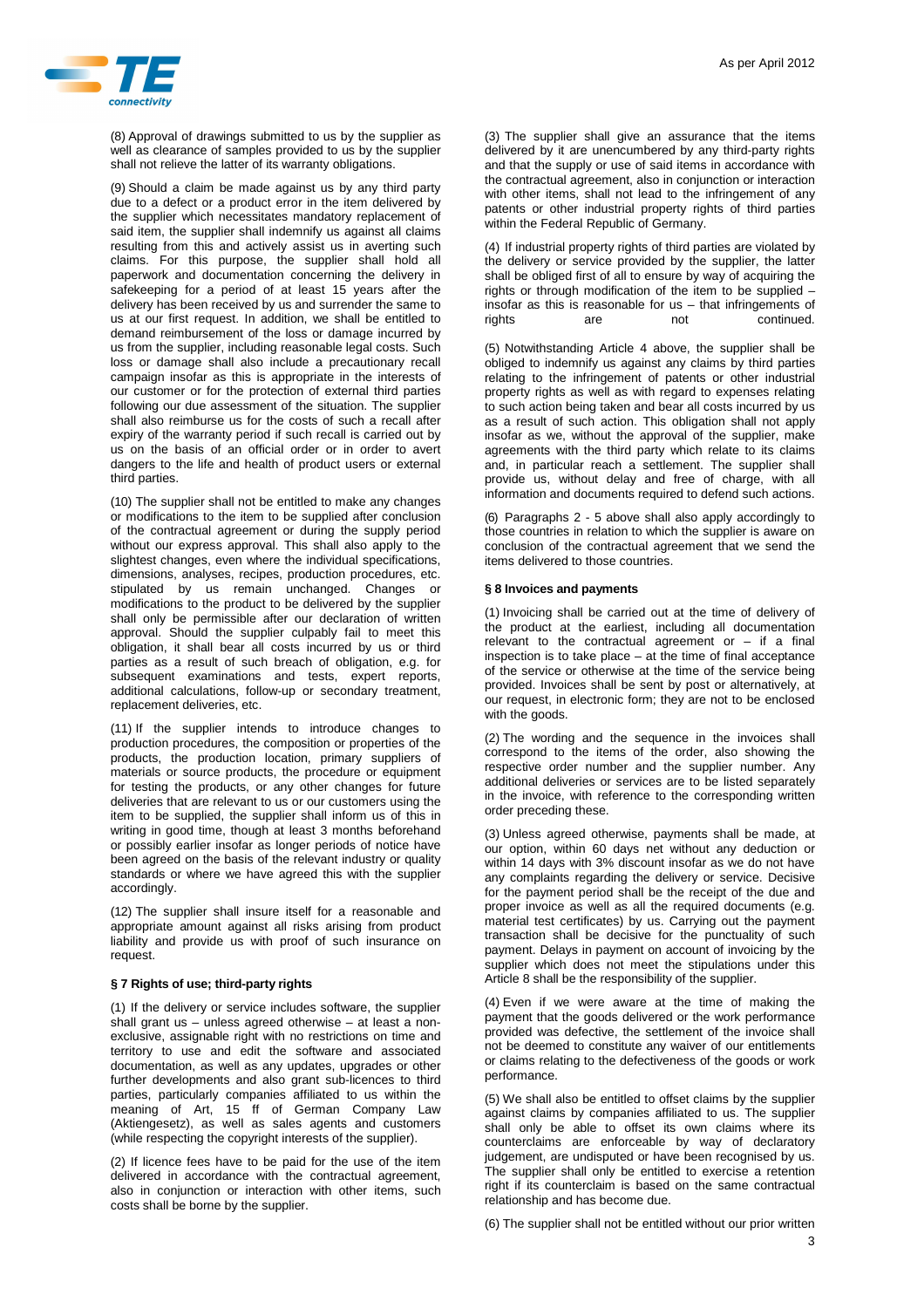

approval, which we will not refuse unreasonably, to assign its claims against us to third parties or have these collected by third parties. If the supplier is, for its part, supplied under extended reservation of title, such approval shall be deemed to have been given. Should the supplier assign its claims to a third party without our approval contrary to the first clause above, such assignment shall nonetheless be valid. We shall, however, have the option of making payment to the supplier or the third party with the effect of discharging the obligation.

(7) In the case of advance payments, we shall be entitled to demand appropriate security.

### **§ 9 Goods provided; tools and other production equipment provided**

(1) The supplier shall examine goods provided by us immediately after being handed over by ourselves or our primary suppliers and, should there be evidence of any defect, notify us accordingly without delay. Should such a defect become evident subsequently, notification must be given immediately after being detected. Should the supplier not meet these obligations, the supplier shall be obliged to compensate us for all loss or damage resulting from this (e.g. for the loss of warranty entitlements against our primary suppliers). In addition, the supplier shall, in the case of infringing the aforementioned obligations of examination and notification of defects, be responsible for faults and errors concerning the product it has delivered to us, also where such faults or errors can be attributed to the goods provided by us.

(2) The supplier shall mark and identify the goods provided by us as our property and keep them separately from other products so that the goods provided by us can be indisputably identified as such for the entire duration of the storage and – where technically possible and reasonable for the supplier – also during the manufacturing process. The supplier shall be liable to us for the loss or damage of items provided. The supplier shall insure the goods provided by us for at least their current market value against fire, water, theft and comparable cases of damage at its own expense. We are to be notified of any legal or actual harm to or impairment of the items provided by us without delay.

(3) The materials provided by us shall be treated and processed on our behalf and shall remain our property during the treatment and processing stages. It is commonly understood that we shall be co-owners of the products manufactured with the use of the materials or parts provided by us in the ratio of value of the items provided to the value of the product as a whole. The same shall apply if our property disappears in the process of blending and mixing.

(4) Tools and other manufacturing equipment provided to the supplier for the purpose of producing the goods to be supplied to us shall remain our property. Should the supplier manufacture or acquire tools or other production equipment at our partial or entire expense which are specifically needed for the production of the parts to be supplied to us, such tools and equipment shall pass to our possession and ownership on payment by us. It shall be agreed in this respect that the supplier shall be in possession of the tools and production equipment in the sense of borrowing the same from us. The supplier shall not be entitled to any retention right in this respect. The tools and other production equipment owned by us are to be clearly marked and identified as our property in an appropriate manner. The supplier shall insure such tools and production equipment for their new value against fire, water, theft and comparable cases of damage at its own expense. The supplier shall at this moment in time assign to us all compensation rights arising from such insurance; we herewith accept this assignment. We are to be notified of any legal or actual harm to or impairment of the tools or other manufacturing equipment provided by us without delay.

(5) The supplier shall be obliged to use the tools and other manufacturing equipment referred to under § 9, Par. 4 above exclusively for the production of the goods ordered by us. They may only be scrapped or made available to third parties with our prior approval in writing.

(6) The supplier shall be obliged to handle and store the tools and other manufacturing equipment referred to under § 9, Par. 4 above with due care. The care and maintenance of such tools and other manufacturing equipment shall be in line with the respective agreements made between us.

(7) Should we incur any loss or damage through the supplier infringing the aforementioned obligations under this § 9, Par. 2 - 6, the supplier shall be obliged to compensate us for such loss or damage unless the supplier is not responsible for the same.

# **§ 10 Drawings/documents, industrial property rights**

(1) All documents, drawings, samples, etc. provided to the supplier by us for the submission of a quotation or for the production of the item to be delivered or the provision of the service shall remain our property; we reserve all rights concerning our copyright as well as all other existing industrial property rights in this regard. The supplier shall not be entitled to use information, ideas or other know-how contained therein for any purpose other than the drawing up of the quotation or fulfilling the contractual agreement for us. The latter shall not apply in the case of the information, ideas or other know-how already being known to the supplier before being received from us or where the supplier has obtained the same lawfully through other means at a later point in time. The documents, drawings, samples etc. shall be handed over to us without delay together with all copies and duplications on request or without being requested if an order does not materialise or after completion of an order. The supplier shall have no entitlement to a retention right in this regard. Clauses 1 and 2 above shall apply accordingly to the drawings and other documents produced by the supplier according to our specific data.

(2) The supplier shall treat the documents referred to in  $\overrightarrow{p}$  paragraph 1 above as well as all other information received in relation to the order or the execution of the contract – also following completion of the order – as a business secret and, accordingly, as confidential. Such information may not be made known to any third party without our prior written approval. We shall treat documents and information received by us in relation to the order or the execution of the contract by the supplier as a business secret insofar as the need for confidentiality is expressly pointed out to us. The obligation to maintain confidentiality shall cease to apply where the contents of the documents concern facts that are publicly known or subsequently reach the public domain without this being caused by an infringement of duty on the part of the party under the obligation to maintain confidentiality.

(3) The supplier shall submit all necessary drawings and documents required for discussion of the technical details, the item to be supplied or the service to be provided together with the quotation. Such discussion or other involvement by us in the design work shall not, however, relieve the supplier of its sole responsibility for the product or service or any warranty and other obligations arising from this.

(4) The supplier shall be obliged to provide – together with delivery at the latest - all drawings and documents needed by us or our customer to set up, operate, maintain and repair the item to be supplied free of charge in both English and German, in good time and without having to be asked.

(5) Should we incur any loss or damage through the